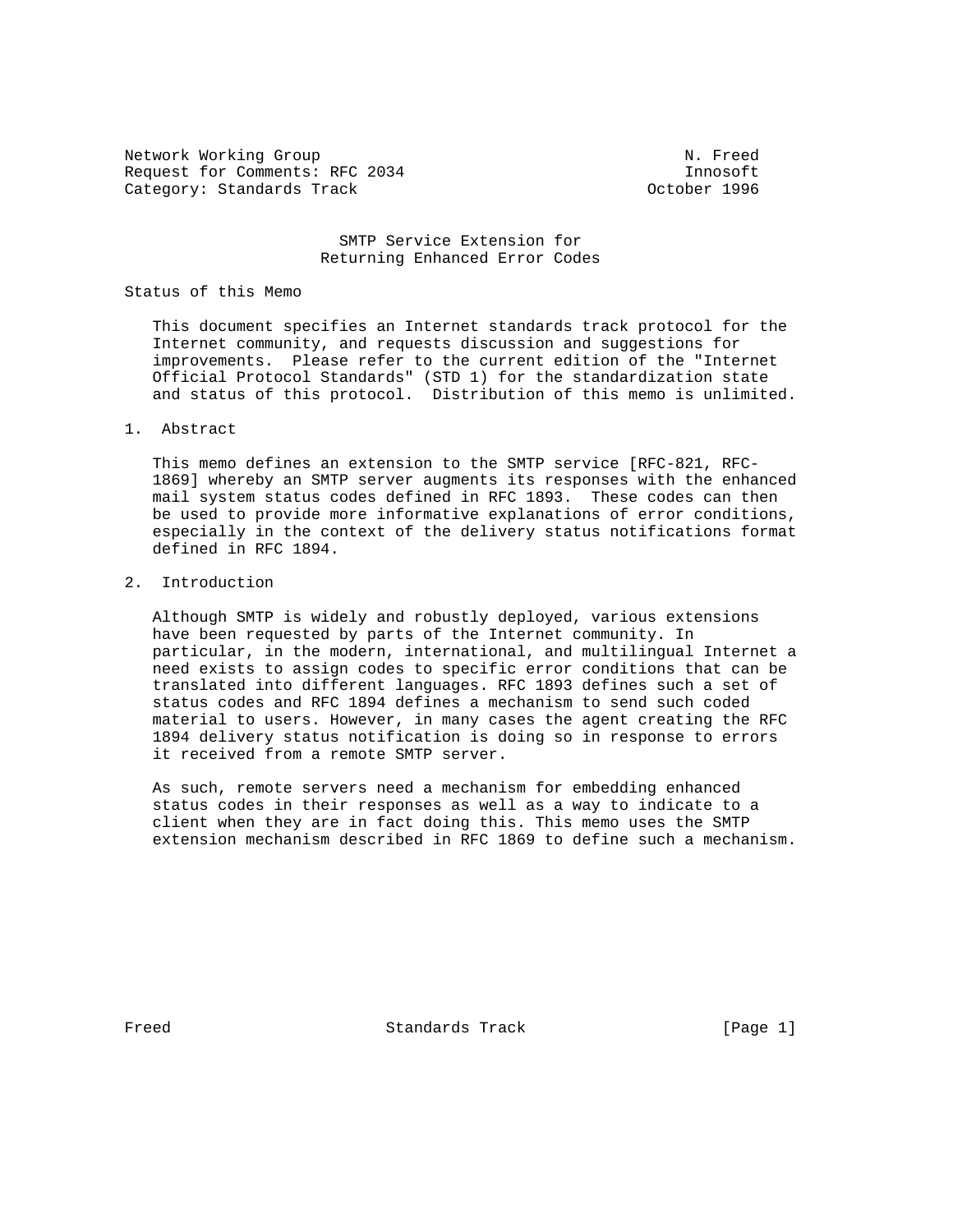- 
- 3. Framework for the Enhanced Error Statuses Extension

 The enhanced error statuses transport extension is laid out as follows:

- (1) the name of the SMTP service extension defined here is Enhanced-Status-Codes;
- (2) the EHLO keyword value associated with the extension is ENHANCEDSTATUSCODES;
- (3) no parameter is used with the ENHANCEDSTATUSCODES EHLO keyword;
- (4) the text part of all 2xx, 4xx, and 5xx SMTP responses other than the initial greeting and any response to HELO or EHLO are prefaced with a status code as defined in RFC 1893. This status code is always followed by one or more spaces.
- (5) no additional SMTP verbs are defined by this extension; and,
- (6) the next section specifies how support for the extension affects the behavior of a server and client SMTP.
- 4. The Enhanced-Status-Codes service extension

 Servers supporting the Enhanced-Status-Codes extension must preface the text part of almost all response lines with a status code. As in RFC 1893, the syntax of these status codes is given by the ABNF:

```
 status-code ::= class "." subject "." detail
      class ::= "2" / "4" / "5"
subject ::= 1*3digit
detail ::= 1*3digit
```
 These codes must appear in all 2xx, 4xx, and 5xx response lines other than initial greeting and any response to HELO or EHLO. Note that 3xx responses are NOT included in this list.

 All status codes returned by the server must agree with the primary response code, that is, a 2xx response must incorporate a 2.X.X code, a 4xx response must incorporate a 4.X.X code, and a 5xx response must incorporate a 5.X.X code.

Freed Standards Track [Page 2]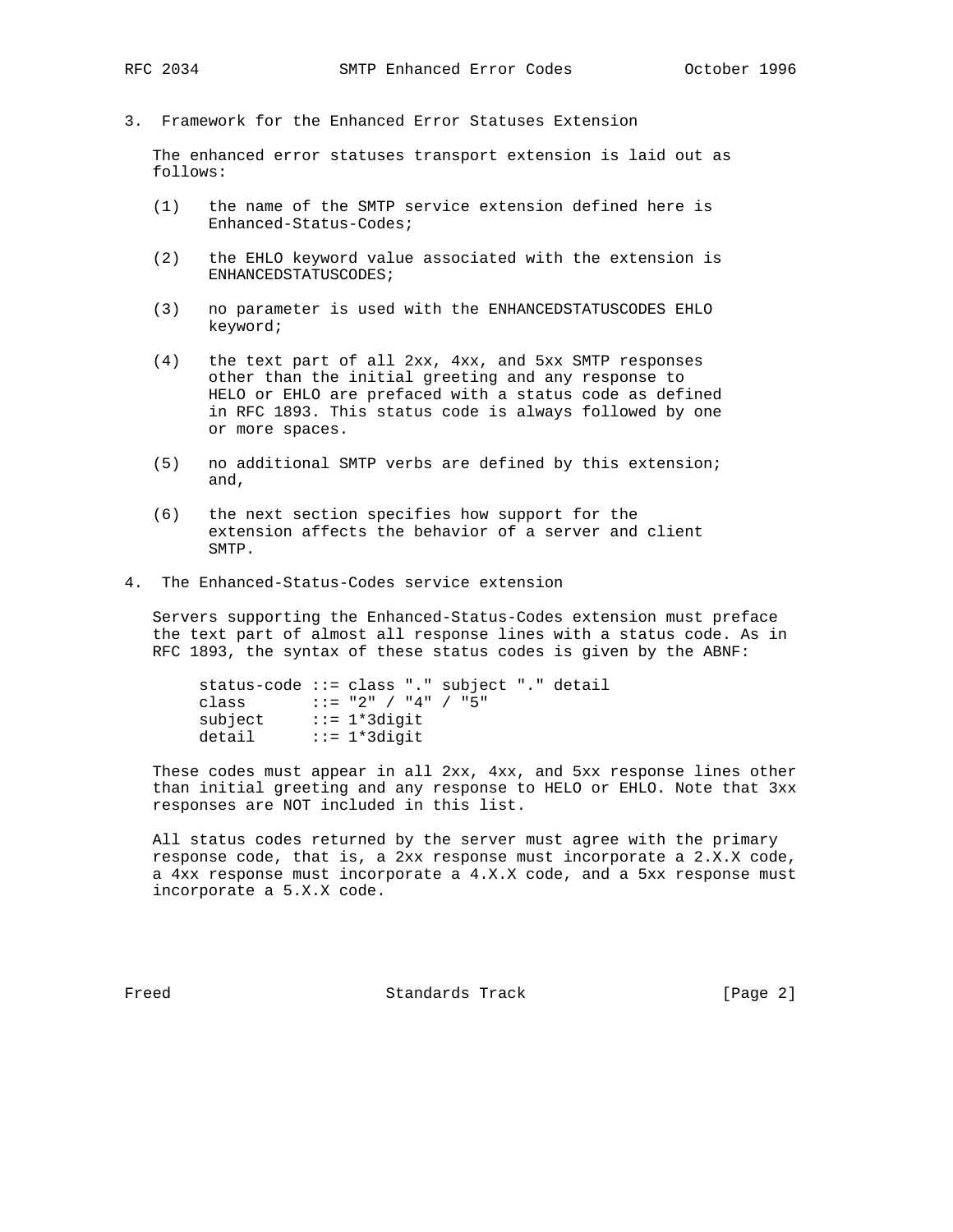When responses are continued across multiple lines the same status code must appear at the beginning of the text in each line of the response.

 Servers supporting this extension must attach enhanced status codes to their responses regardless of whether or not EHLO is employed by the client.

5. Status Codes and Negotiation

 This specification does not provide a means for clients to request that status codes be returned or that they not be returned; a compliant server includes these codes in the responses it sends regardless of whether or not the client expects them. This is somewhat different from most other SMTP extensions, where generally speaking a client must specifically make a request before the extended server behaves any differently than an unextended server. The omission of client negotiation in this case is entirely intentional: Given the generally poor state of SMTP server error code implementation it is felt that any step taken towards more comprehensible error codes is something that all clients, extended or not, should benefit from.

 IMPORTANT NOTE: The use of this approach in this extension should be seen as a very special case. It MUST NOT be taken as a license for future SMTP extensions to dramatically change the nature of SMTP client-server interaction without proper announcement from the server and a corresponding enabling command from the client.

### 6. Usage Example

 The following dialogue illustrates the use of enhanced status codes by a server:

- S: <wait for connection on TCP port 25> C: <open connection to server> S: 220 dbc.mtview.ca.us SMTP service ready C: EHLO ymir.claremont.edu S: 250-dbc.mtview.ca.us says hello S: 250 ENHANCEDSTATUSCODES C: MAIL FROM:<ned@ymir.claremont.edu> S: 250 2.1.0 Originator <ned@ymir.claremont.edu> ok C: RCPT TO:<mrose@dbc.mtview.ca.us> S: 250 2.1.5 Recipient <mrose@dbc.mtview.ca.us> ok C: RCPT TO:<nosuchuser@dbc.mtview.ca.us> S: 550 5.1.1 Mailbox "nosuchuser" does not exist
- C: RCPT TO:<remoteuser@isi.edu>
- S: 551-5.7.1 Forwarding to remote hosts disabled

Freed Standards Track [Page 3]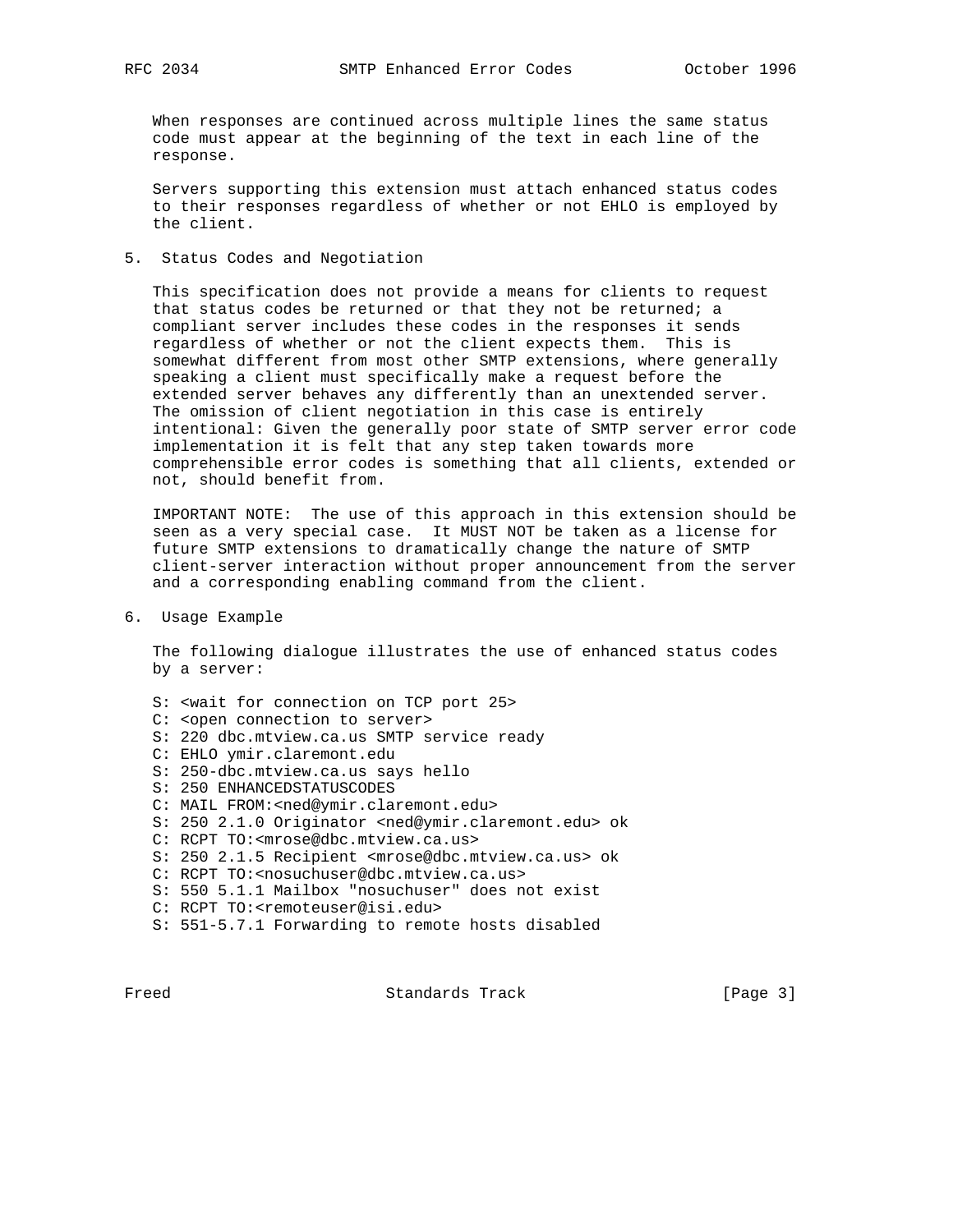```
 S: 551 5.7.1 Select another host to act as your forwarder
S: 354 Send message, ending in CRLF.CRLF.
S: 250 2.6.0 Message accepted
S: 221 2.0.0 Goodbye
```

```
 The client that receives these responses might then send a
nondelivery notification of the general form:
```

```
 Date: Mon, 11 Mar 1996 09:21:47 -0400
From: Mail Delivery Subsystem <mailer-daemon@ymir.claremont.edu>
Subject: Returned mail
To: <ned@ymir.claremont.edu>
MIME-Version: 1.0
Content-Type: multipart/report; report-type=delivery-status;
      boundary="JAA13167.773673707/YMIR.CLAREMONT.EDU"
```

```
 --JAA13167.773673707/YMIR.CLAREMONT.EDU
content-type: text/plain; charset=us-ascii
```

```
 ----- Mail was successfully relayed to
      the following addresses -----
```
<mrose@dbc.mtview.ca.us>

```
 ----- The following addresses had delivery problems -----
<nosuchuser@dbc.mtview.ca.us>
  (Mailbox "nosuchuser" does not exist)
<remoteuser@isi.edu>
 (Forwarding to remote hosts disabled)
```

```
 --JAA13167.773673707/YMIR.CLAREMONT.EDU
content-type: message/delivery-status
```
Reporting-MTA: dns; ymir.claremont.edu

```
 Original-Recipient: rfc822;mrose@dbc.mtview.ca.us
Final-Recipient: rfc822;mrose@dbc.mtview.ca.us
Action: relayed
Status: 2.1.5 (Destination address valid)
Diagnostic-Code: smtp;
250 Recipient <mrose@dbc.mtview.ca.us> ok
Remote-MTA: dns; dbc.mtview.ca.us
```
Freed Standards Track [Page 4]

C: DATA

C: QUIT

 ...  $\mathrm{C:}$  .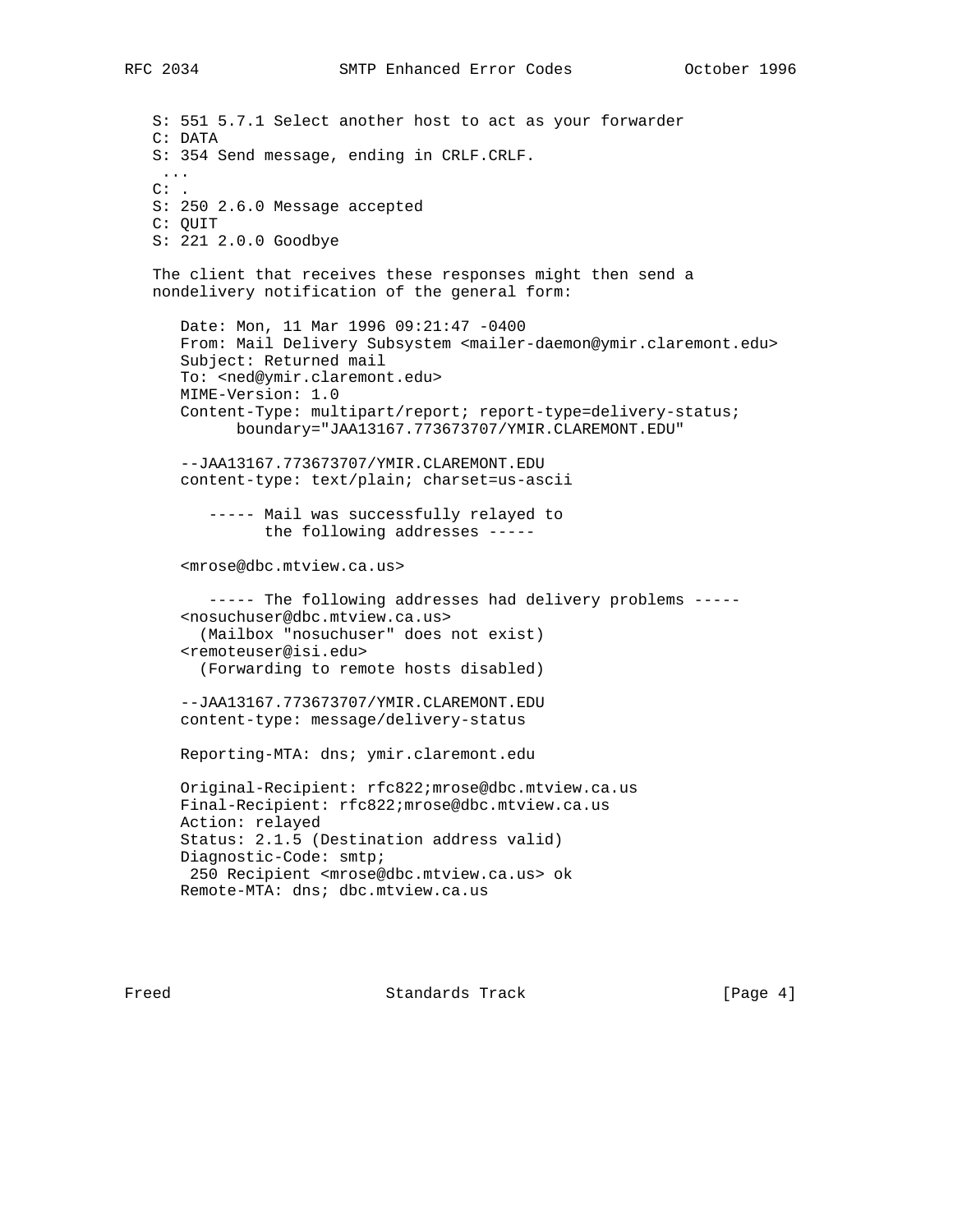Original-Recipient: rfc822;nosuchuser@dbc.mtview.ca.us Final-Recipient: rfc822;nosuchuser@dbc.mtview.ca.us Action: failed Status: 5.1.1 (Bad destination mailbox address) Diagnostic-Code: smtp; 550 Mailbox "nosuchuser" does not exist Remote-MTA: dns; dbc.mtview.ca.us Original-Recipient: rfc822;remoteuser@isi.edu Final-Recipient: rfc822;remoteuser@isi.edu

 Action: failed Status: 5.7.1 (Delivery not authorized, message refused) Diagnostic-Code: smtp; 551 Forwarding to remote hosts disabled Select another host to act as your forwarder Remote-MTA: dns; dbc.mtview.ca.us

 --JAA13167.773673707/YMIR.CLAREMONT.EDU content-type: message/rfc822

 [original message goes here] --JAA13167.773673707/YMIR.CLAREMONT.EDU--

 Note that in order to reduce clutter the reporting MTA has omitted enhanced status code information from the diagnostic-code fields it has generated.

7. Security Considerations

 Additional detail in server responses axiomatically provides additional information about the server. It is conceivable that additional information of this sort may be of assistance in circumventing server security. The advantages of provides additional information must always be weighed against the security implications of doing so.

Freed Standards Track [Page 5]